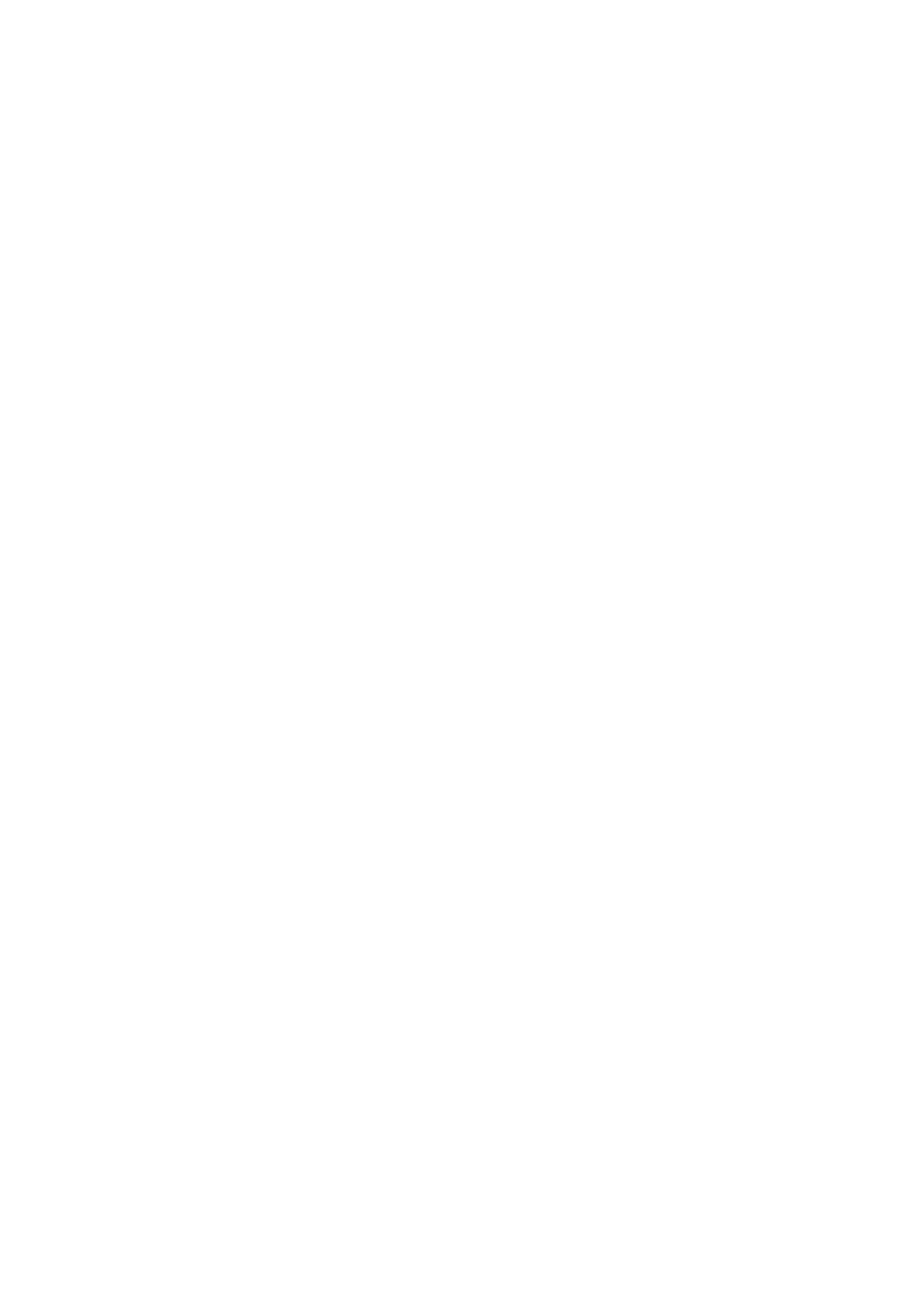# Contents

| Schedule 1—Amendments |  |  |
|-----------------------|--|--|
| Fair Work Act 2009    |  |  |

*No. , 2018 Fair Work Amendment (A Living Wage) Bill 2018 i*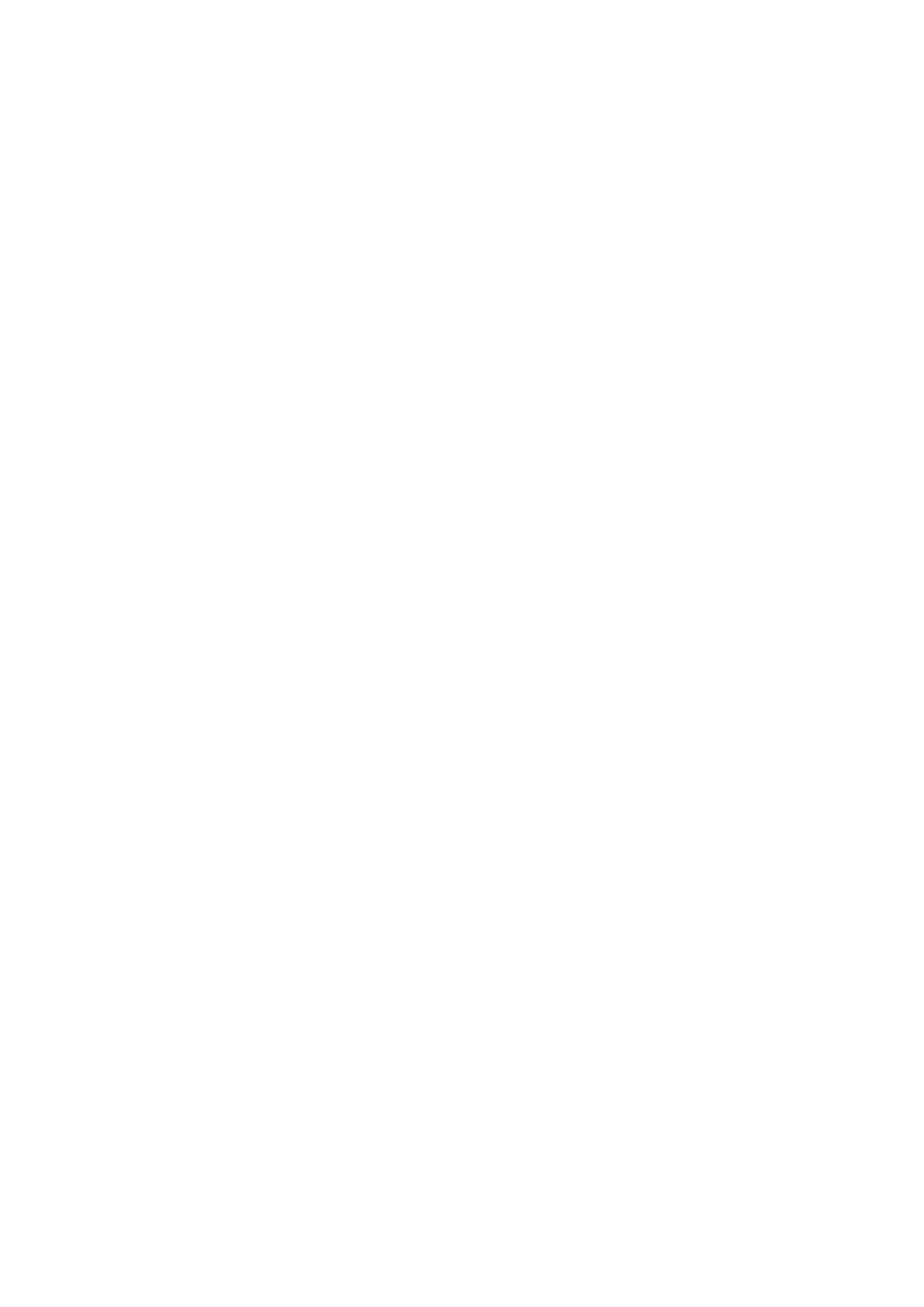# **A Bill for an Act to amend the** *Fair Work Act 2009***, and for related purposes**

The Parliament of Australia enacts:

## **1 Short title**

This Act is the *Fair Work Amendment (A Living Wage) Act 2018*.

### **2 Commencement**

(1) Each provision of this Act specified in column 1 of the table commences, or is taken to have commenced, in accordance with column 2 of the table. Any other statement in column 2 has effect according to its terms.

*No. , 2018 Fair Work Amendment (A Living Wage) Bill 2018 1*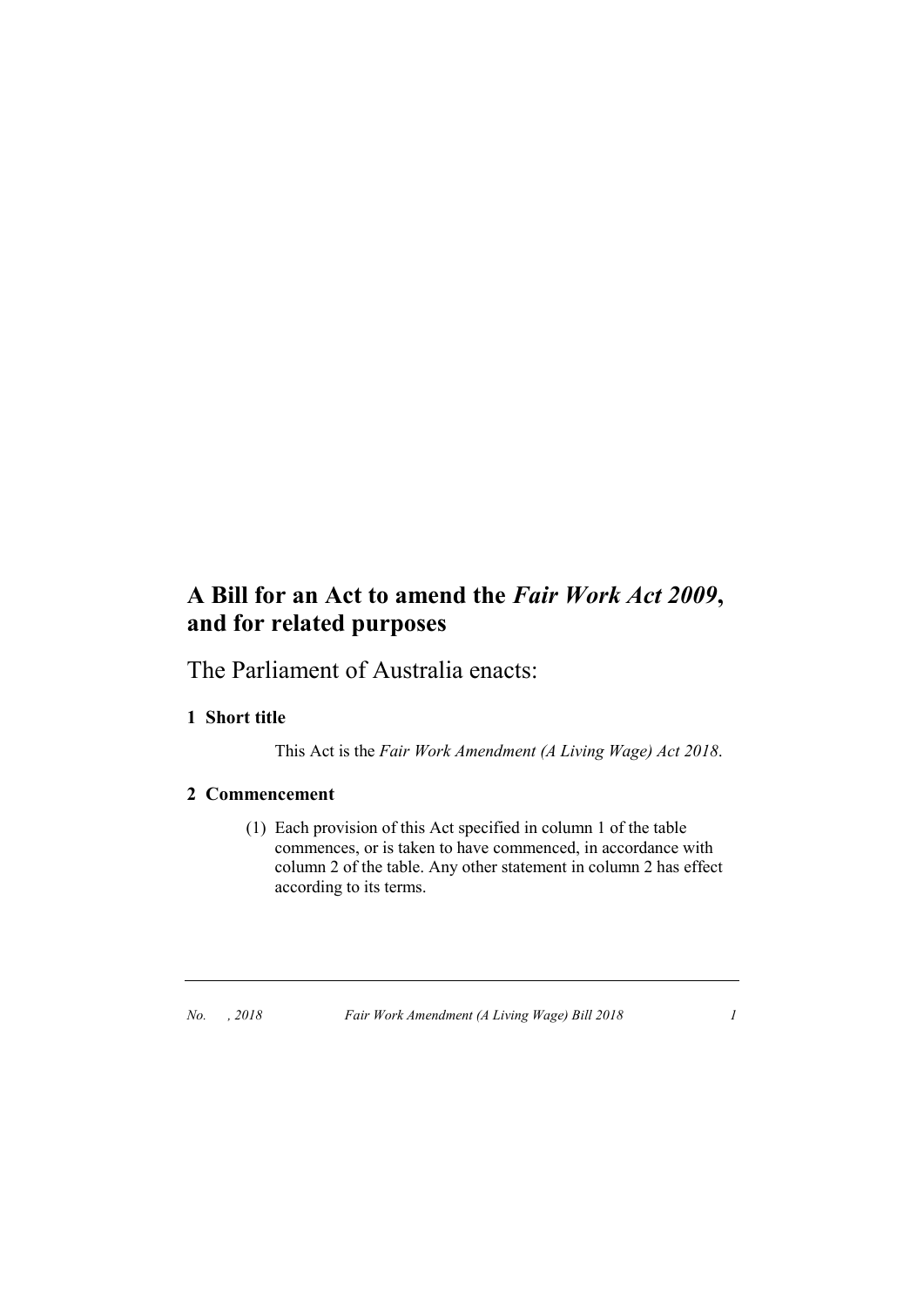| <b>Commencement information</b> |                                                                                                                                             |                     |  |
|---------------------------------|---------------------------------------------------------------------------------------------------------------------------------------------|---------------------|--|
| Column 1                        | Column 2                                                                                                                                    | Column 3            |  |
| <b>Provisions</b>               | Commencement                                                                                                                                | <b>Date/Details</b> |  |
| 1. The whole of<br>this Act     | The day after this Act receives the Royal<br>Assent.                                                                                        |                     |  |
| Note:                           | This table relates only to the provisions of this Act as originally<br>enacted. It will not be amended to deal with any later amendments of |                     |  |

this Act.

(2) Any information in column 3 of the table is not part of this Act. Information may be inserted in this column, or information in it may be edited, in any published version of this Act.

### **3 Schedules**

Legislation that is specified in a Schedule to this Act is amended or repealed as set out in the applicable items in the Schedule concerned, and any other item in a Schedule to this Act has effect according to its terms.

*2 Fair Work Amendment (A Living Wage) Bill 2018 No. , 2018*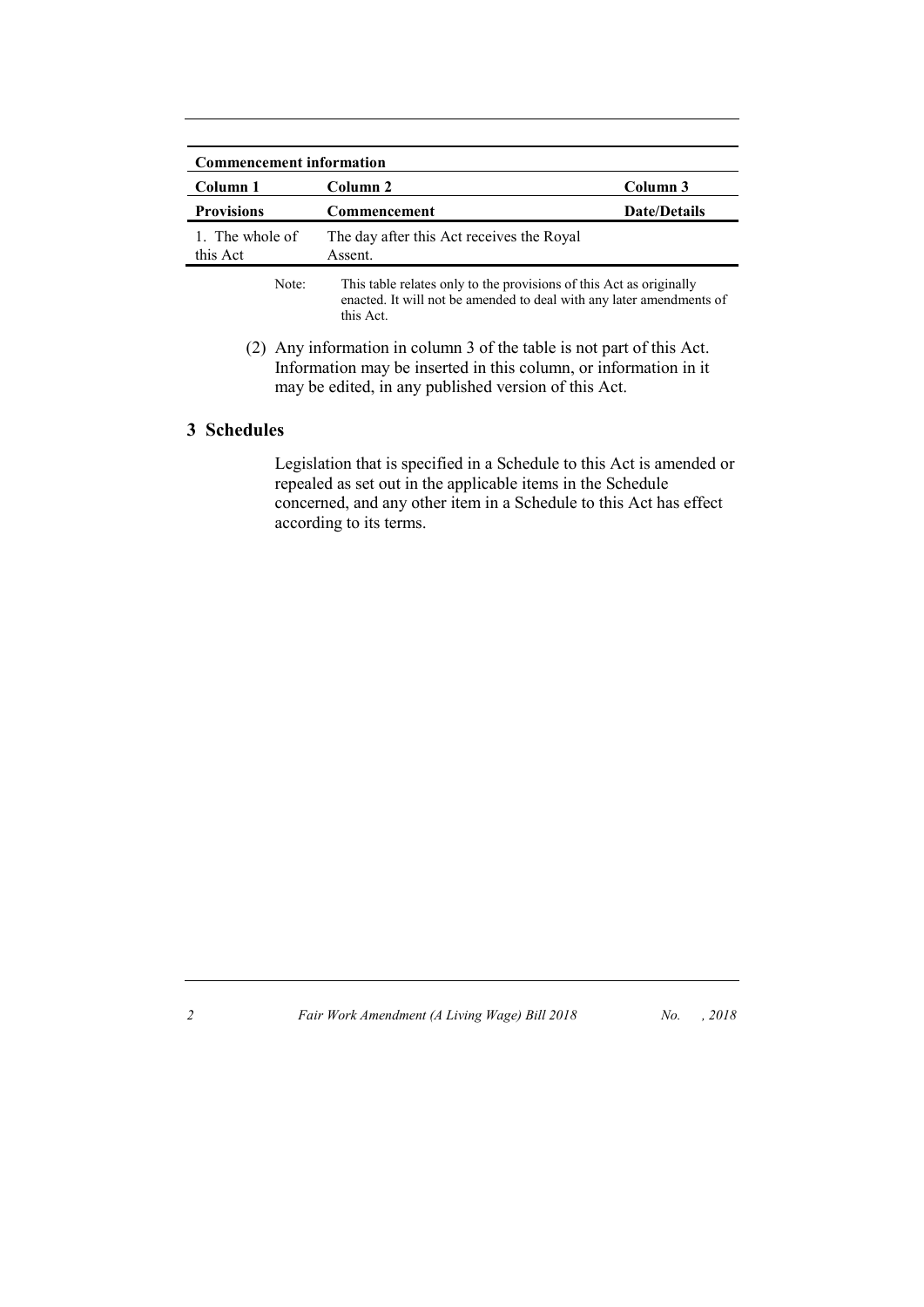# **Schedule 1—Amendments**

## *Fair Work Act 2009*

## **1 Section 12**

Insert:

*median national hourly wage* means the median weekly total cash earnings for all full-time employees paid at the adult rate of pay, most recently published by the Australian Statistician, divided by 38.

## **2 After subsection 294(1)**

Insert:

- (1A) The monetary amount per hour produced by the national minimum wage must at least equal 60% of the median national hourly wage.
	- Note: The national minimum wage must be expressed in a way that produces a monetary amount per hour (see section 295).

## **3 In the appropriate position in Schedule 1**

Insert:

# **Part 9—Amendments made by the Fair Work Amendment (A Living Wage) Act 2018**

### **40 Definitions**

In this Part:

*amending Act* means the *Fair Work Amendment (A Living Wage) Act 2018*.

*phase in period*: see paragraph 42(1)(a).

*No. , 2018 Fair Work Amendment (A Living Wage) Bill 2018 3*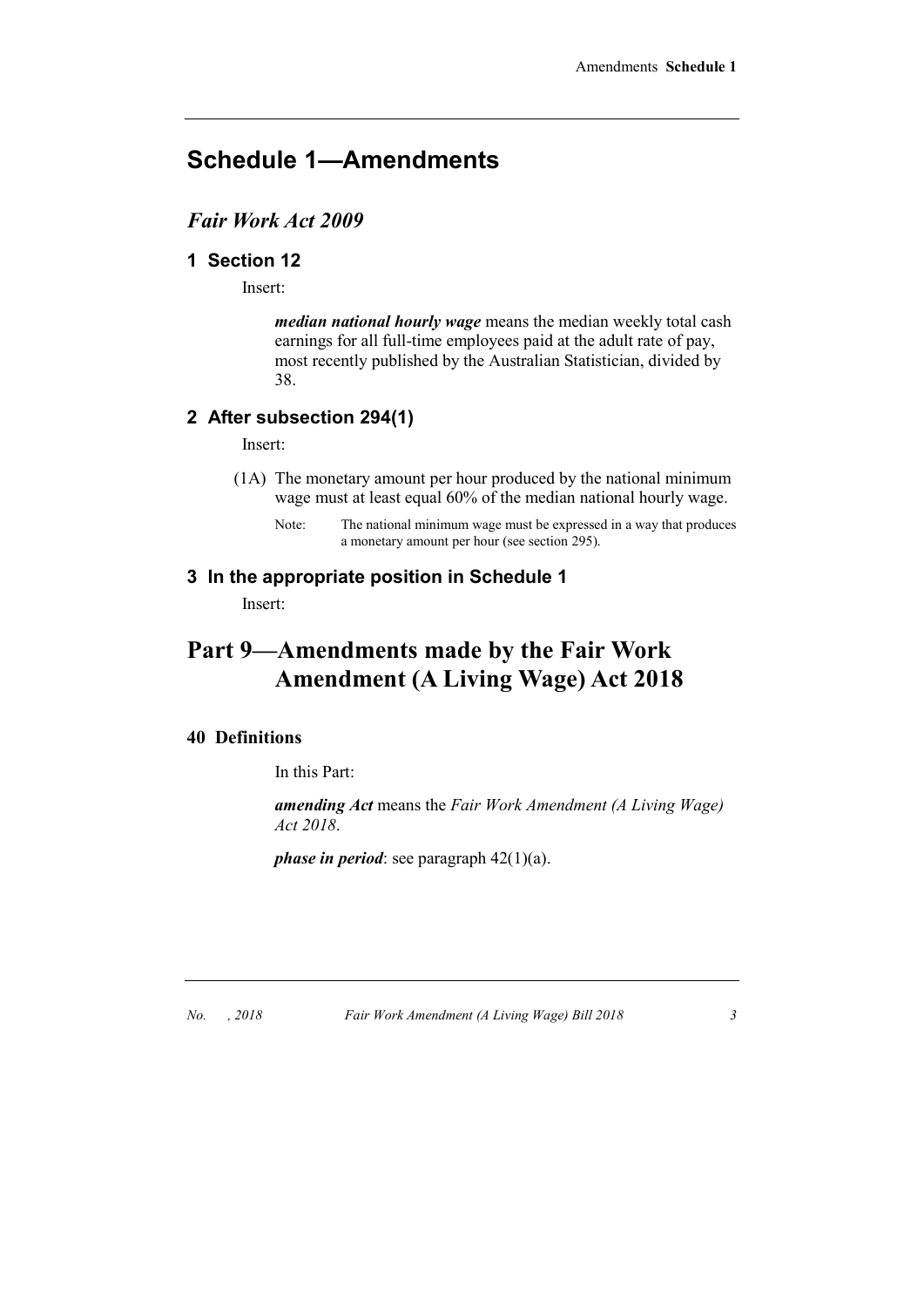#### **41 Application of amendments—national minimum wage orders**

*Orders that come into operation after phase in period*

(1) Subsection 294(1A) (as inserted by the amending Act) applies in relation to a national minimum wage order that comes into operation after the end of the phase in period.

*Orders made and that come into operation during phase in period*

- (2) If a national minimum wage order is made, and comes into operation, during the phase in period, the national minimum wage set by the order must reflect the phase in referred to in subclause  $42(1)$ .
- (3) Subclause (2) does not apply to the national minimum wage set by a national minimum wage order, if:
	- (a) FWC is satisfied that there are exceptional circumstances justifying the departure from the phase in, in relation to that particular national minimum wage order; and
	- (b) the national minimum wage order includes the FWC's reasons for the departure.

#### **42 FWC must phase in increases in national minimum wage**

*FWC must determine rate of phase in*

- (1) In the first national minimum wage order that comes into operation after the commencement of the amending Act, the FWC must set out:
	- (a) the period (the *phase in period*) during which the effect of any increases in the national minimum wage that will be required because of subsection 294(1A) (as inserted by the amending Act) are to be phased in; and
	- (b) the rate of the phase in during that period.
- (2) The phase in period must end no later than 6 years after the commencement of the amending Act.
- (3) In determining the rate of the phase in, FWC must have regard to the following matters:
	- (a) the need to reduce inequality;

*4 Fair Work Amendment (A Living Wage) Bill 2018 No. , 2018*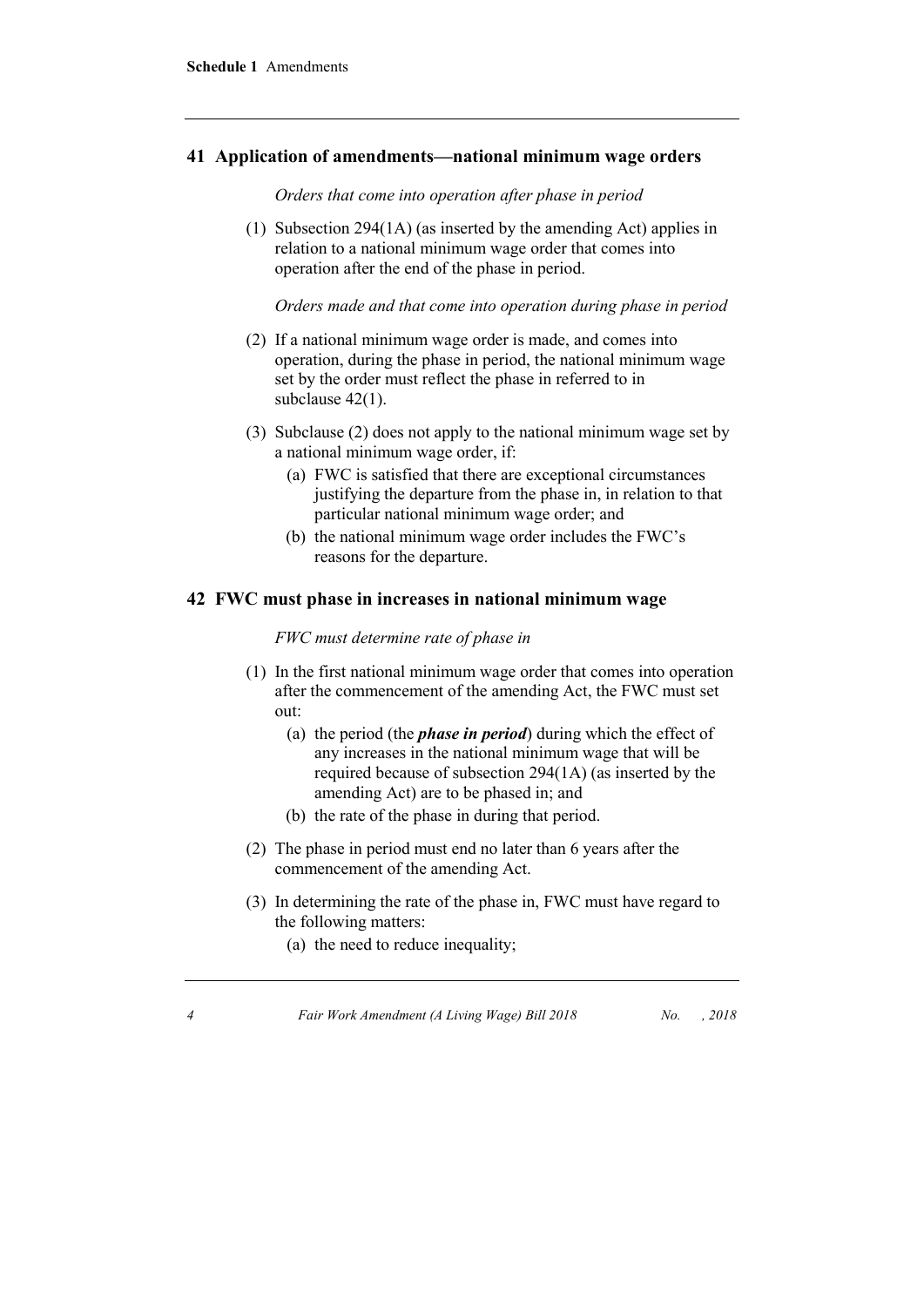- (b) the state of the economy;
- (c) the circumstances of particular industries and classes of employers;
- (d) any other matters the FWC considers relevant.

*Special rules if a national minimum wage order is made shortly before commencement*

- (4) If the first national minimum wage order that is to come into operation after the commencement of the amending Act is made before that commencement, the FWC must, after that commencement and before the national minimum wage order comes into operation, make a determination varying the order so that the order complies with subclauses (1) to (3).
- (5) To avoid doubt, subclause (4) applies despite paragraph 296(3)(a).

Note: Paragraph 296(3)(a) restricts the grounds on which a national minimum wage order can be varied.

- (6) A determination made in accordance with subclause (4):
	- (a) comes into operation immediately after the order as unvaried comes into operation; and
	- (b) takes effect at the same time as the order.
- (7) The following provisions apply to a determination made in accordance with subclause (4) as if the determination was made under Part 2-6:
	- (a) subsection 296(2) (publication requirements);
	- (b) subsection 617(3) (determination must be made by Expert Panel).

#### **43 Application of amendments—other Commonwealth laws**

- (1) This clause applies in relation to a payment if:
	- (a) the payment is of a kind that is payable by the Commonwealth under a law of the Commonwealth (other than this Act); and
	- (b) the law requires the payment to be calculated (however described) by reference to the national minimum wage set by a national minimum wage order.

*No. , 2018 Fair Work Amendment (A Living Wage) Bill 2018 5*